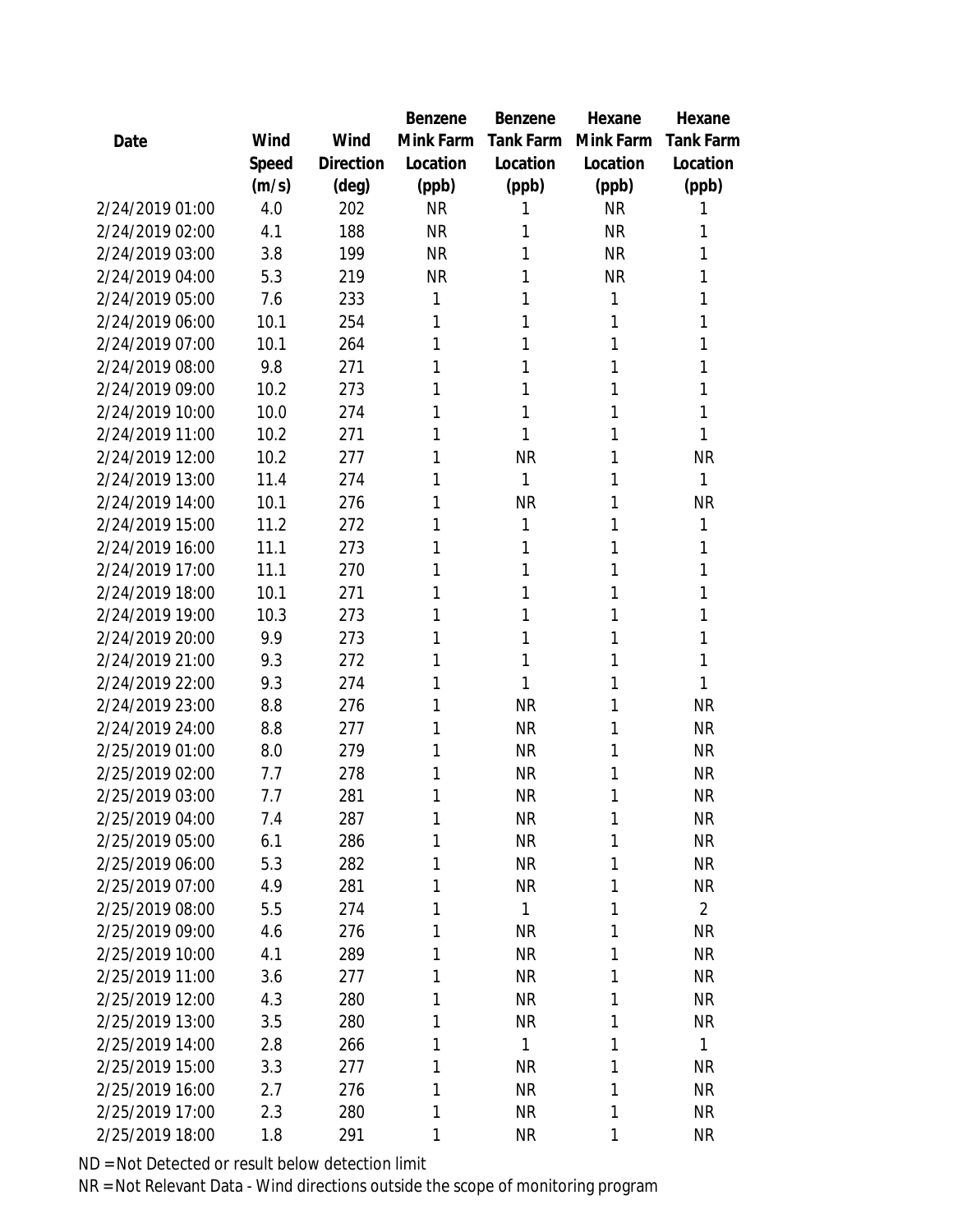|                 |       |           | <b>Benzene</b> | Benzene          | Hexane         | Hexane    |
|-----------------|-------|-----------|----------------|------------------|----------------|-----------|
| Date            | Wind  | Wind      | Mink Farm      | <b>Tank Farm</b> | Mink Farm      | Tank Farm |
|                 | Speed | Direction | Location       | Location         | Location       | Location  |
|                 | (m/s) | (deg)     | (ppb)          | (ppb)            | (ppb)          | (ppb)     |
| 2/25/2019 19:00 | 1.9   | 271       | 1              | 1                | 1              | 1         |
| 2/25/2019 20:00 | 1.8   | 322       | 1              | <b>NR</b>        | 1              | <b>NR</b> |
| 2/25/2019 21:00 | 1.5   | 349       | 1              | <b>NR</b>        | 1              | <b>NR</b> |
| 2/25/2019 22:00 | 1.5   | 17        | 1              | <b>NR</b>        | 1              | <b>NR</b> |
| 2/25/2019 23:00 | 1.7   | 13        | 1              | <b>NR</b>        | 1              | <b>NR</b> |
| 2/25/2019 24:00 | 2.2   | 10        | 1              | <b>NR</b>        | 1              | <b>NR</b> |
| 2/26/2019 01:00 | 2.6   | 11        | 1              | <b>NR</b>        | 1              | <b>NR</b> |
| 2/26/2019 02:00 | 3.1   | 18        | 1              | <b>NR</b>        | 1              | <b>NR</b> |
| 2/26/2019 03:00 | 4.0   | 27        | 1              | <b>NR</b>        | 1              | <b>NR</b> |
| 2/26/2019 04:00 | 4.1   | 24        | 1              | <b>NR</b>        | 1              | <b>NR</b> |
| 2/26/2019 05:00 | 3.4   | 35        | 1              | <b>NR</b>        | 1              | <b>NR</b> |
| 2/26/2019 06:00 | 3.3   | 34        | 1              | <b>NR</b>        | 1              | <b>NR</b> |
| 2/26/2019 07:00 | 4.3   | 31        | 1              | <b>NR</b>        | 1              | <b>NR</b> |
| 2/26/2019 08:00 | 4.3   | 30        | 1              | <b>NR</b>        | 1              | <b>NR</b> |
| 2/26/2019 09:00 | 4.1   | 31        | 1              | <b>NR</b>        | 1              | <b>NR</b> |
| 2/26/2019 10:00 | 4.1   | 31        | 1              | <b>NR</b>        | 1              | <b>NR</b> |
| 2/26/2019 11:00 | 3.9   | 36        | 1              | <b>NR</b>        | 1              | <b>NR</b> |
| 2/26/2019 12:00 | 3.9   | 45        | <b>NR</b>      | <b>NR</b>        | <b>NR</b>      | <b>NR</b> |
| 2/26/2019 13:00 | 3.7   | 69        | <b>NR</b>      | <b>NR</b>        | <b>NR</b>      | <b>NR</b> |
| 2/26/2019 14:00 | 3.9   | 86        | <b>NR</b>      | <b>NR</b>        | <b>NR</b>      | <b>NR</b> |
| 2/26/2019 15:00 | 3.6   | 76        | <b>NR</b>      | <b>NR</b>        | <b>NR</b>      | <b>NR</b> |
| 2/26/2019 16:00 | 3.6   | 64        | <b>NR</b>      | <b>NR</b>        | <b>NR</b>      | <b>NR</b> |
| 2/26/2019 17:00 | 3.9   | 63        | <b>NR</b>      | <b>NR</b>        | <b>NR</b>      | <b>NR</b> |
| 2/26/2019 18:00 | 3.8   | 62        | <b>NR</b>      | <b>NR</b>        | <b>NR</b>      | <b>NR</b> |
| 2/26/2019 19:00 | 4.0   | 74        | <b>NR</b>      | <b>NR</b>        | <b>NR</b>      | <b>NR</b> |
| 2/26/2019 20:00 | 3.9   | 77        | <b>NR</b>      | <b>NR</b>        | <b>NR</b>      | <b>NR</b> |
| 2/26/2019 21:00 | 3.5   | 78        | <b>NR</b>      | <b>NR</b>        | <b>NR</b>      | <b>NR</b> |
| 2/26/2019 22:00 | 3.5   | 80        | <b>NR</b>      | <b>NR</b>        | <b>NR</b>      | <b>NR</b> |
| 2/26/2019 23:00 | 3.7   | 86        | <b>NR</b>      | <b>NR</b>        | <b>NR</b>      | <b>NR</b> |
| 2/26/2019 24:00 | 3.4   | 92        | <b>NR</b>      | <b>NR</b>        | <b>NR</b>      | <b>NR</b> |
| 2/27/2019 01:00 | 3.5   | 94        | <b>NR</b>      | <b>NR</b>        | <b>NR</b>      | <b>NR</b> |
| 2/27/2019 02:00 | 2.7   | 78        | <b>NR</b>      | <b>NR</b>        | <b>NR</b>      | <b>NR</b> |
| 2/27/2019 03:00 | 2.5   | 53        | <b>NR</b>      | <b>NR</b>        | <b>NR</b>      | <b>NR</b> |
| 2/27/2019 04:00 | 2.3   | 56        | <b>NR</b>      | <b>NR</b>        | <b>NR</b>      | <b>NR</b> |
| 2/27/2019 05:00 | 2.3   | 76        | <b>NR</b>      | <b>NR</b>        | <b>NR</b>      | <b>NR</b> |
| 2/27/2019 06:00 | 1.9   | 77        | <b>NR</b>      | <b>NR</b>        | ΝR             | <b>NR</b> |
| 2/27/2019 07:00 | 1.9   | 56        | <b>NR</b>      | <b>NR</b>        | <b>NR</b>      | <b>NR</b> |
| 2/27/2019 08:00 | 1.7   | 43        | <b>NR</b>      | <b>NR</b>        | <b>NR</b>      | <b>NR</b> |
| 2/27/2019 09:00 | 1.1   | 36        | 1              | <b>NR</b>        | $\overline{2}$ | <b>NR</b> |
| 2/27/2019 10:00 | 0.8   | 300       | <b>NR</b>      | <b>NR</b>        | <b>NR</b>      | <b>NR</b> |
| 2/27/2019 11:00 | 2.9   | 286       | 1              | <b>NR</b>        | 1              | <b>NR</b> |
| 2/27/2019 12:00 | 4.0   | 306       | 1              | <b>NR</b>        | 1              | <b>NR</b> |
|                 |       |           |                |                  |                |           |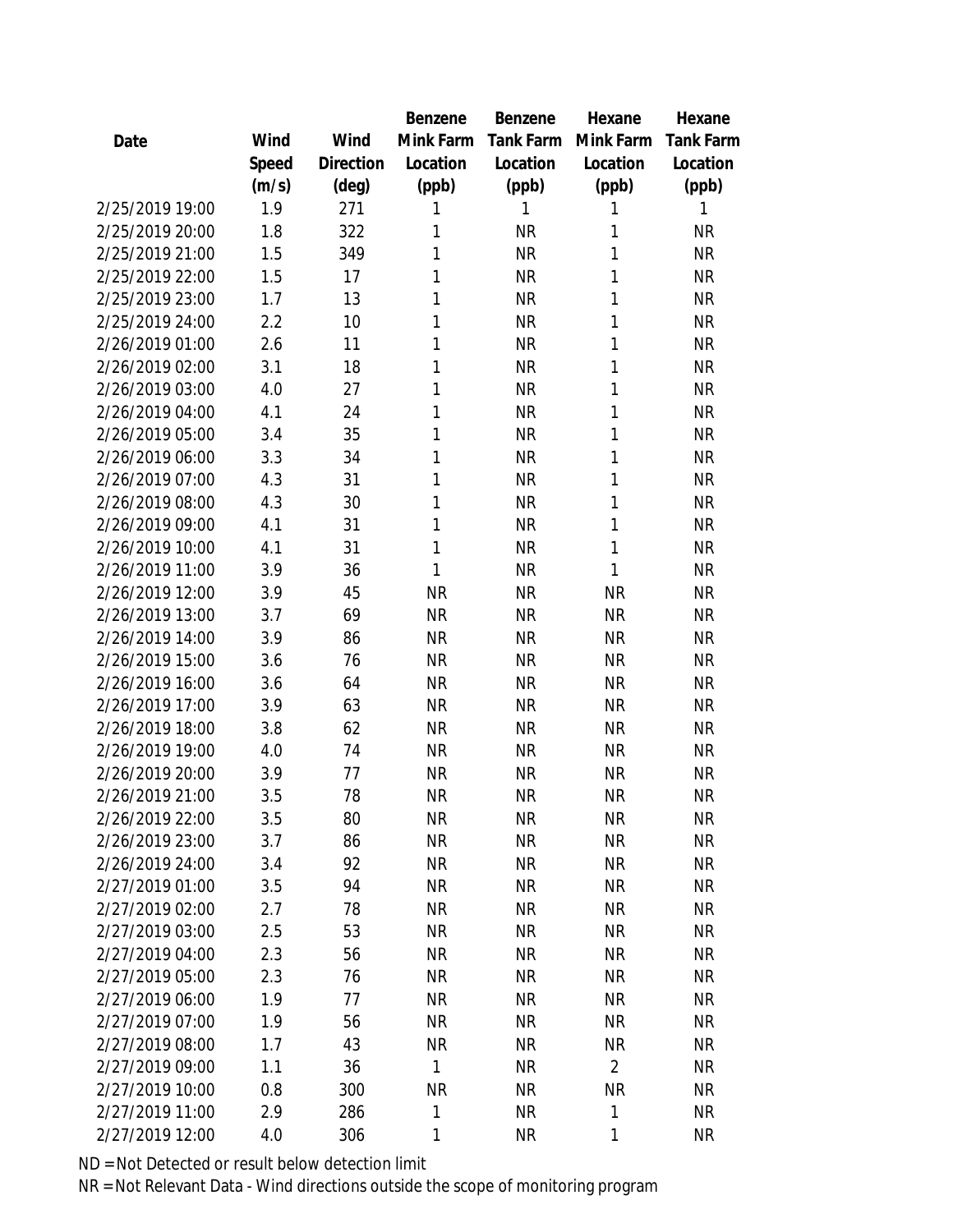|                 |       |                | Benzene   | Benzene   | Hexane    | Hexane           |
|-----------------|-------|----------------|-----------|-----------|-----------|------------------|
| Date            | Wind  | Wind           | Mink Farm | Tank Farm | Mink Farm | <b>Tank Farm</b> |
|                 | Speed | Direction      | Location  | Location  | Location  | Location         |
|                 | (m/s) | (deg)          | (ppb)     | (ppb)     | (ppb)     | (ppb)            |
| 2/27/2019 13:00 | 4.8   | 312            | 1         | <b>NR</b> | 1         | <b>NR</b>        |
| 2/27/2019 14:00 | 4.9   | 323            | 1         | <b>NR</b> | 1         | <b>NR</b>        |
| 2/27/2019 15:00 | 3.5   | 300            | 1         | <b>NR</b> | 1         | <b>NR</b>        |
| 2/27/2019 16:00 | 4.4   | 291            | 1         | <b>NR</b> | 1         | <b>NR</b>        |
| 2/27/2019 17:00 | 5.2   | 309            | 1         | <b>NR</b> | 1         | <b>NR</b>        |
| 2/27/2019 18:00 | 4.9   | 309            | 1         | <b>NR</b> | 1         | <b>NR</b>        |
| 2/27/2019 19:00 | 4.8   | 312            | 1         | <b>NR</b> | 1         | <b>NR</b>        |
| 2/27/2019 20:00 | 4.6   | 325            | 1         | <b>NR</b> | 1         | <b>NR</b>        |
| 2/27/2019 21:00 | 3.6   | 345            | 1         | <b>NR</b> | 1         | <b>NR</b>        |
| 2/27/2019 22:00 | 3.2   | 345            | 1         | <b>NR</b> | 1         | <b>NR</b>        |
| 2/27/2019 23:00 | 3.0   | 345            | 1         | <b>NR</b> | 1         | <b>NR</b>        |
| 2/27/2019 24:00 | 3.0   | $\overline{4}$ | 1         | <b>NR</b> | 1         | <b>NR</b>        |
| 2/28/2019 01:00 | 2.1   | 356            | 1         | <b>NR</b> | 1         | <b>NR</b>        |
| 2/28/2019 02:00 | 1.7   | 356            | 1         | <b>NR</b> | 1         | <b>NR</b>        |
| 2/28/2019 03:00 | 1.7   | 355            | 1         | <b>NR</b> | 1         | <b>NR</b>        |
| 2/28/2019 04:00 | 1.8   | 359            | 1         | <b>NR</b> | 1         | <b>NR</b>        |
| 2/28/2019 05:00 | 2.1   | $\overline{7}$ | 1         | <b>NR</b> | 1         | <b>NR</b>        |
| 2/28/2019 06:00 | 2.8   | 11             | 1         | <b>NR</b> | 1         | <b>NR</b>        |
| 2/28/2019 07:00 | 2.8   | 12             | 1         | <b>NR</b> | 1         | <b>NR</b>        |
| 2/28/2019 08:00 | 2.7   | 15             | 1         | <b>NR</b> | 1         | ΝR               |
| 2/28/2019 09:00 | 1.9   | 5              | 1         | <b>NR</b> | 1         | <b>NR</b>        |
| 2/28/2019 10:00 | 1.2   | 349            | 1         | <b>NR</b> | 1         | <b>NR</b>        |
| 2/28/2019 11:00 | 1.1   | 344            | <b>NR</b> | <b>NR</b> | <b>NR</b> | <b>NR</b>        |
| 2/28/2019 12:00 | 0.9   | 195            | <b>NR</b> | <b>NR</b> | <b>NR</b> | <b>NR</b>        |
| 2/28/2019 13:00 | 1.5   | 111            | <b>NR</b> | <b>NR</b> | <b>NR</b> | <b>NR</b>        |
| 2/28/2019 14:00 | 1.9   | 18             | 1         | <b>NR</b> | 1         | <b>NR</b>        |
| 2/28/2019 15:00 | 1.6   | 360            | <b>NR</b> | <b>NR</b> | <b>NR</b> | <b>NR</b>        |
| 2/28/2019 16:00 | 1.5   | 47             | <b>NR</b> | <b>NR</b> | <b>NR</b> | <b>NR</b>        |
| 2/28/2019 17:00 | 1.3   | 76             | <b>NR</b> | <b>NR</b> | <b>NR</b> | <b>NR</b>        |
| 2/28/2019 18:00 | 1.7   | 60             | <b>NR</b> | <b>NR</b> | <b>NR</b> | <b>NR</b>        |
| 2/28/2019 19:00 | 1.6   | 59             | <b>NR</b> | <b>NR</b> | <b>NR</b> | <b>NR</b>        |
| 2/28/2019 20:00 | 2.0   | 37             | 1         | NR        | 1         | <b>NR</b>        |
| 2/28/2019 21:00 | 1.6   | 48             | <b>NR</b> | NR        | <b>NR</b> | <b>NR</b>        |
| 2/28/2019 22:00 | 2.4   | 92             | <b>NR</b> | <b>NR</b> | <b>NR</b> | <b>NR</b>        |
| 2/28/2019 23:00 | 2.0   | 101            | <b>NR</b> | <b>NR</b> | <b>NR</b> | <b>NR</b>        |
| 2/28/2019 24:00 | 1.9   | 42             | <b>NR</b> | <b>NR</b> | <b>NR</b> | <b>NR</b>        |
| 3/1/2019 01:00  | 1.4   | 36             | 1         | <b>NR</b> | 1         | <b>NR</b>        |
| 3/1/2019 02:00  | 1.0   | 47             | <b>NR</b> | <b>NR</b> | <b>NR</b> | <b>NR</b>        |
| 3/1/2019 03:00  | 1.5   | 45             | <b>NR</b> | <b>NR</b> | <b>NR</b> | <b>NR</b>        |
| 3/1/2019 04:00  | 2.0   | 31             | 1         | <b>NR</b> | 1         | <b>NR</b>        |
| 3/1/2019 05:00  | 2.0   | 40             | 1         | <b>NR</b> | 1         | <b>NR</b>        |
| 3/1/2019 06:00  | 2.0   | 45             | <b>NR</b> | <b>NR</b> | <b>NR</b> | <b>NR</b>        |